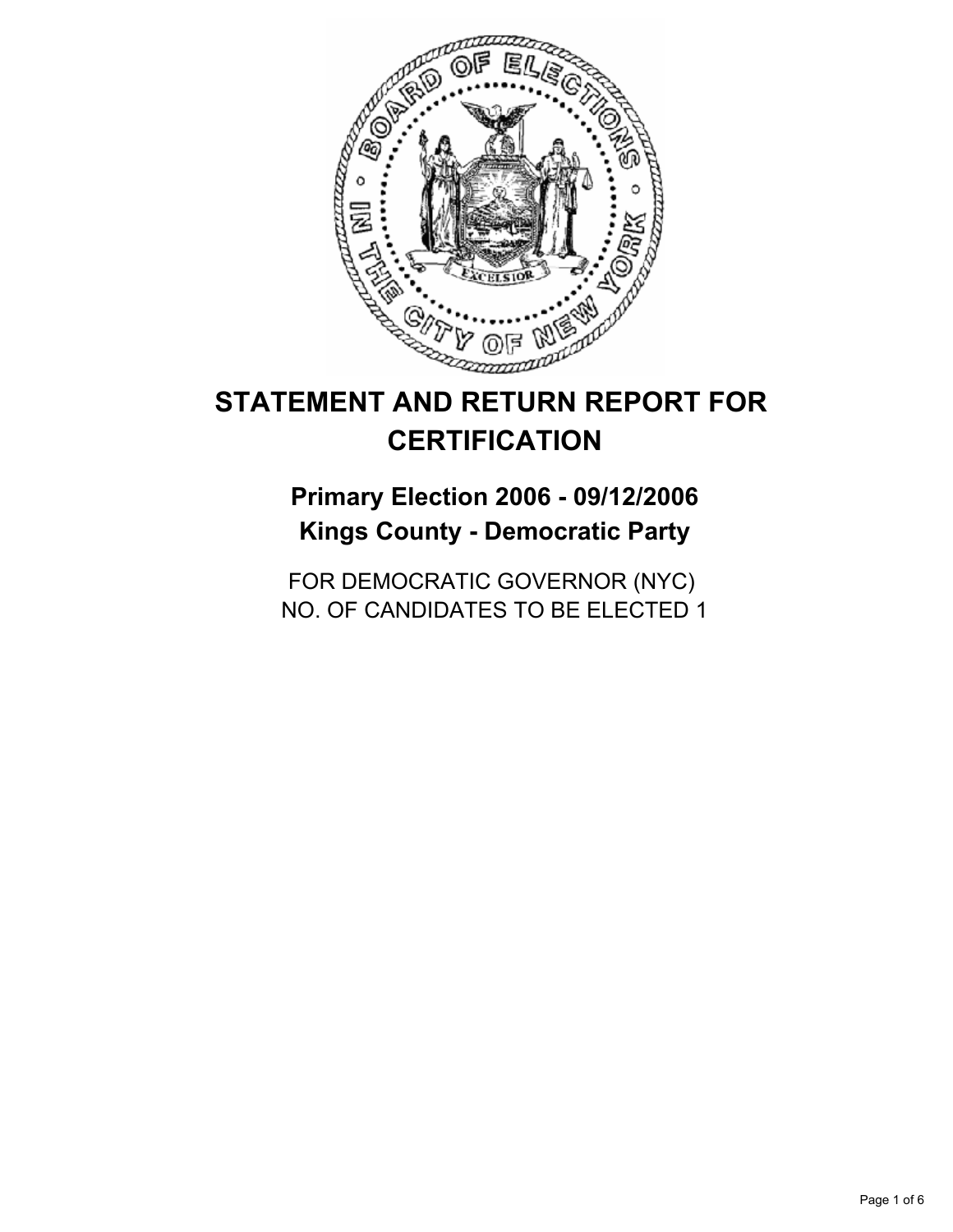

| <b>EMERGENCY</b>     | 20    |
|----------------------|-------|
| ABSENTEE/MILITARY    | 87    |
| AFFIDAVIT            | 98    |
| <b>ELIOT SPITZER</b> | 6,403 |
| THOMAS R SUOZZI      | 1,314 |
| <b>TOTAL VOTES</b>   | 7.717 |

#### **ASSEMBLY DISTRICT 41**

| <b>TOTAL VOTES</b>     | 7,462 |
|------------------------|-------|
| <b>THOMAS R SUOZZI</b> | 939   |
| <b>ELIOT SPITZER</b>   | 6,523 |
| AFFIDAVIT              | 75    |
| ABSENTEE/MILITARY      | 192   |
| <b>EMERGENCY</b>       | 163   |

#### **ASSEMBLY DISTRICT 42**

| <b>EMERGENCY</b>       | 49    |
|------------------------|-------|
| ABSENTEE/MILITARY      | 135   |
| AFFIDAVIT              | 126   |
| ELIOT SPITZER          | 6,165 |
| <b>THOMAS R SUOZZI</b> | 1,096 |
| <b>TOTAL VOTES</b>     | 7,261 |

## **ASSEMBLY DISTRICT 43**

| <b>EMERGENCY</b>       | 66    |
|------------------------|-------|
| ABSENTEE/MILITARY      | 198   |
| AFFIDAVIT              | 142   |
| <b>ELIOT SPITZER</b>   | 7,661 |
| <b>THOMAS R SUOZZI</b> | 1,088 |
| <b>TOTAL VOTES</b>     | 8,749 |

#### **ASSEMBLY DISTRICT 44**

| <b>EMERGENCY</b>             | 118   |
|------------------------------|-------|
| ABSENTEE/MILITARY            | 207   |
| <b>AFFIDAVIT</b>             | 158   |
| ELIOT SPITZER                | 8,060 |
| <b>THOMAS R SUOZZI</b>       | 1,187 |
| MALACHI MCCOURT (WRITE-IN)   |       |
| MALACY MCCOURTNEY (WRITE-IN) |       |
| MARIO COUMO (WRITE-IN)       |       |
| <b>TOTAL VOTES</b>           | 9,250 |
|                              |       |

| <b>TOTAL VOTES</b>     | 4,781 |
|------------------------|-------|
| <b>THOMAS R SUOZZI</b> | 730   |
| <b>ELIOT SPITZER</b>   | 4,051 |
| AFFIDAVIT              | 34    |
| ABSENTEE/MILITARY      | 198   |
| <b>EMERGENCY</b>       | 35    |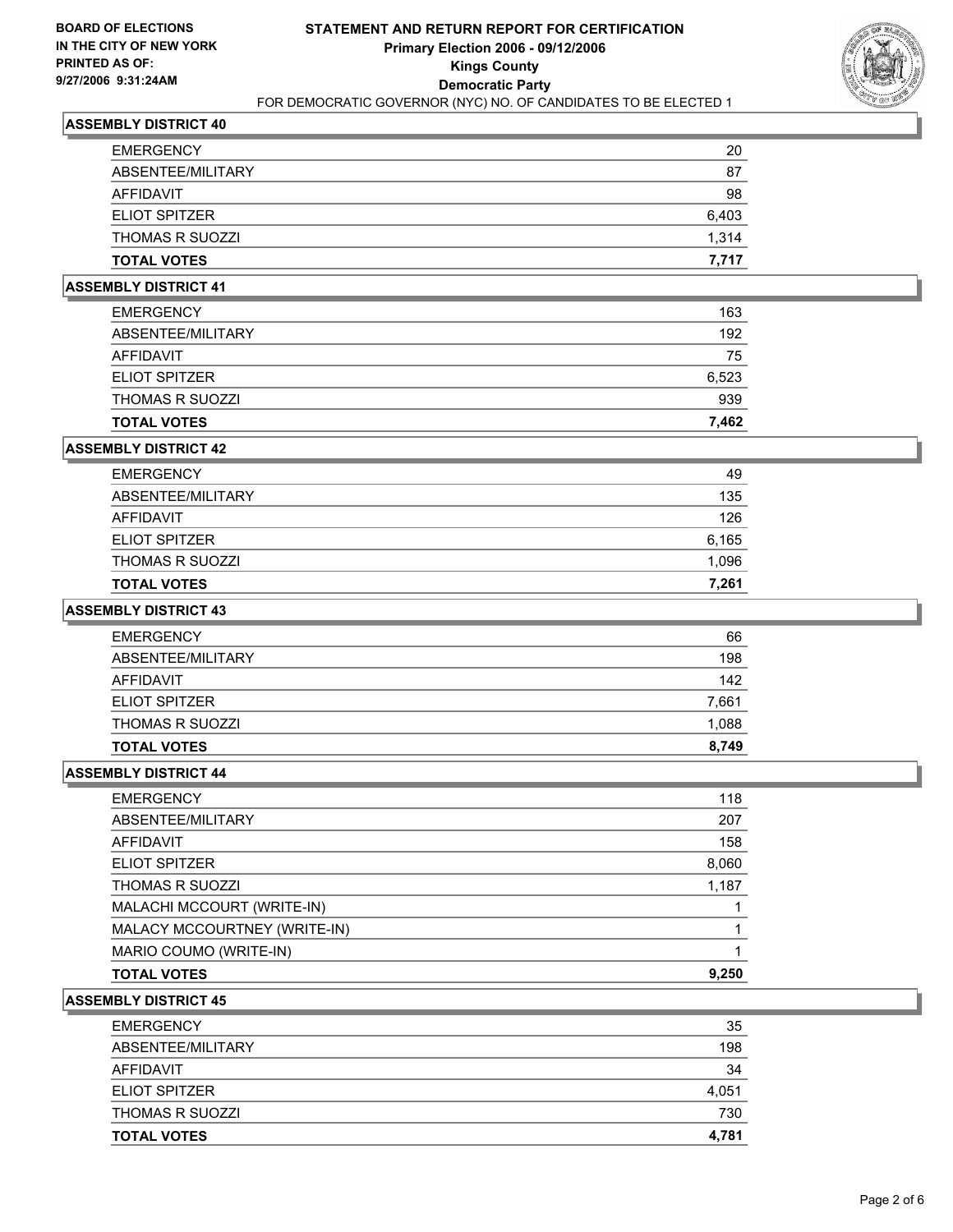

| <b>EMERGENCY</b>         | 21    |
|--------------------------|-------|
| ABSENTEE/MILITARY        | 224   |
| AFFIDAVIT                | 88    |
| <b>ELIOT SPITZER</b>     | 4,859 |
| <b>THOMAS R SUOZZI</b>   | 1,040 |
| JOE ROSENFELD (WRITE-IN) |       |
| <b>TOTAL VOTES</b>       | 5,900 |

#### **ASSEMBLY DISTRICT 47**

| <b>EMERGENCY</b>     | 5     |
|----------------------|-------|
| ABSENTEE/MILITARY    | 193   |
| AFFIDAVIT            | 20    |
| <b>ELIOT SPITZER</b> | 2,485 |
| THOMAS R SUOZZI      | 700   |
| <b>TOTAL VOTES</b>   | 3,185 |

#### **ASSEMBLY DISTRICT 48**

| 12    |
|-------|
| 132   |
| 58    |
| 4,995 |
| 961   |
| 2     |
| 5,958 |
|       |

#### **ASSEMBLY DISTRICT 49**

| <b>EMERGENCY</b>           | 21    |
|----------------------------|-------|
| ABSENTEE/MILITARY          | 97    |
| AFFIDAVIT                  | 16    |
| <b>ELIOT SPITZER</b>       | 1,688 |
| <b>THOMAS R SUOZZI</b>     | 597   |
| ALIV BRLIKE-RED (WRITE-IN) |       |
| <b>TOTAL VOTES</b>         | 2,286 |

#### **ASSEMBLY DISTRICT 50**

| <b>EMERGENCY</b>       | 163   |
|------------------------|-------|
| ABSENTEE/MILITARY      | 93    |
| AFFIDAVIT              | 112   |
| <b>ELIOT SPITZER</b>   | 4,874 |
| <b>THOMAS R SUOZZI</b> | 769   |
| <b>TOTAL VOTES</b>     | 5,643 |

| <b>EMERGENCY</b>              | 3     |
|-------------------------------|-------|
| ABSENTEE/MILITARY             | 72    |
| AFFIDAVIT                     | 55    |
| <b>ELIOT SPITZER</b>          | 2,147 |
| <b>THOMAS R SUOZZI</b>        | 524   |
| JONATHAN B. TASINI (WRITE-IN) |       |
| <b>TOTAL VOTES</b>            | 2,672 |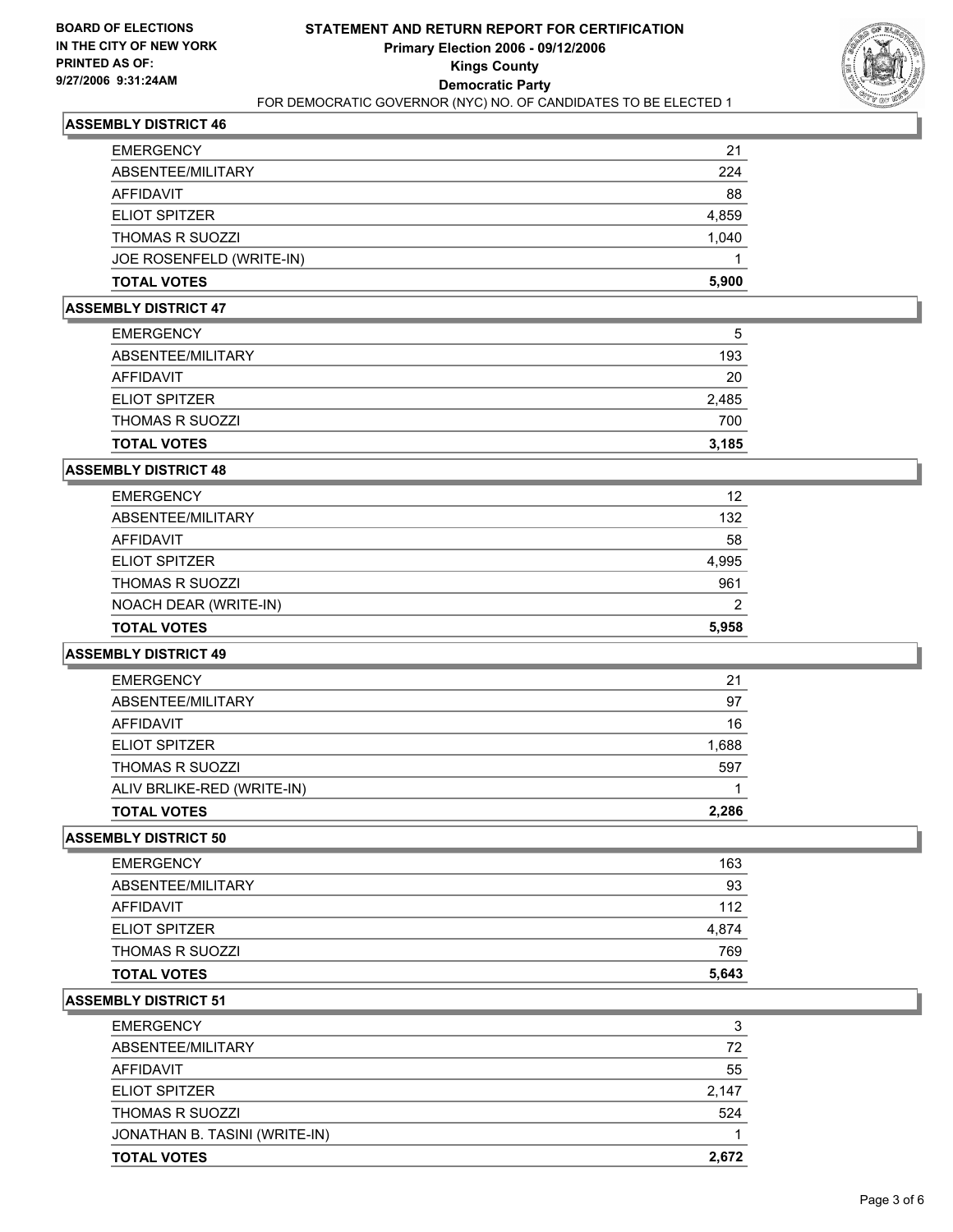

| <b>EMERGENCY</b>                  | 152    |
|-----------------------------------|--------|
| ABSENTEE/MILITARY                 | 333    |
| AFFIDAVIT                         | 253    |
| <b>ELIOT SPITZER</b>              | 12,252 |
| <b>THOMAS R SUOZZI</b>            | 1,849  |
| CHRISTOPHER X. BRODEUR (WRITE-IN) |        |
| <b>TOTAL VOTES</b>                | 14,102 |

#### **ASSEMBLY DISTRICT 53**

| <b>TOTAL VOTES</b>     | 4,565 |
|------------------------|-------|
| <b>THOMAS R SUOZZI</b> | 762   |
| <b>ELIOT SPITZER</b>   | 3,803 |
| AFFIDAVIT              | 47    |
| ABSENTEE/MILITARY      | 68    |
| <b>EMERGENCY</b>       | 48    |

### **ASSEMBLY DISTRICT 54**

| <b>TOTAL VOTES</b>     | 3,672 |
|------------------------|-------|
| <b>THOMAS R SUOZZI</b> | 616   |
| <b>ELIOT SPITZER</b>   | 3,056 |
| AFFIDAVIT              | 59    |
| ABSENTEE/MILITARY      | 45    |
| <b>EMERGENCY</b>       | 35    |

#### **ASSEMBLY DISTRICT 55**

| <b>TOTAL VOTES</b>     | 6,029 |
|------------------------|-------|
| <b>THOMAS R SUOZZI</b> | 914   |
| <b>ELIOT SPITZER</b>   | 5,115 |
| AFFIDAVIT              | 166   |
| ABSENTEE/MILITARY      | 84    |
| <b>EMERGENCY</b>       | 37    |

#### **ASSEMBLY DISTRICT 56**

| 41    |
|-------|
| 124   |
| 162   |
| 5,969 |
| 1,097 |
|       |
| 7,067 |
|       |

| 467    |
|--------|
| 194    |
| 208    |
| 9,095  |
| 1,455  |
| 10,550 |
|        |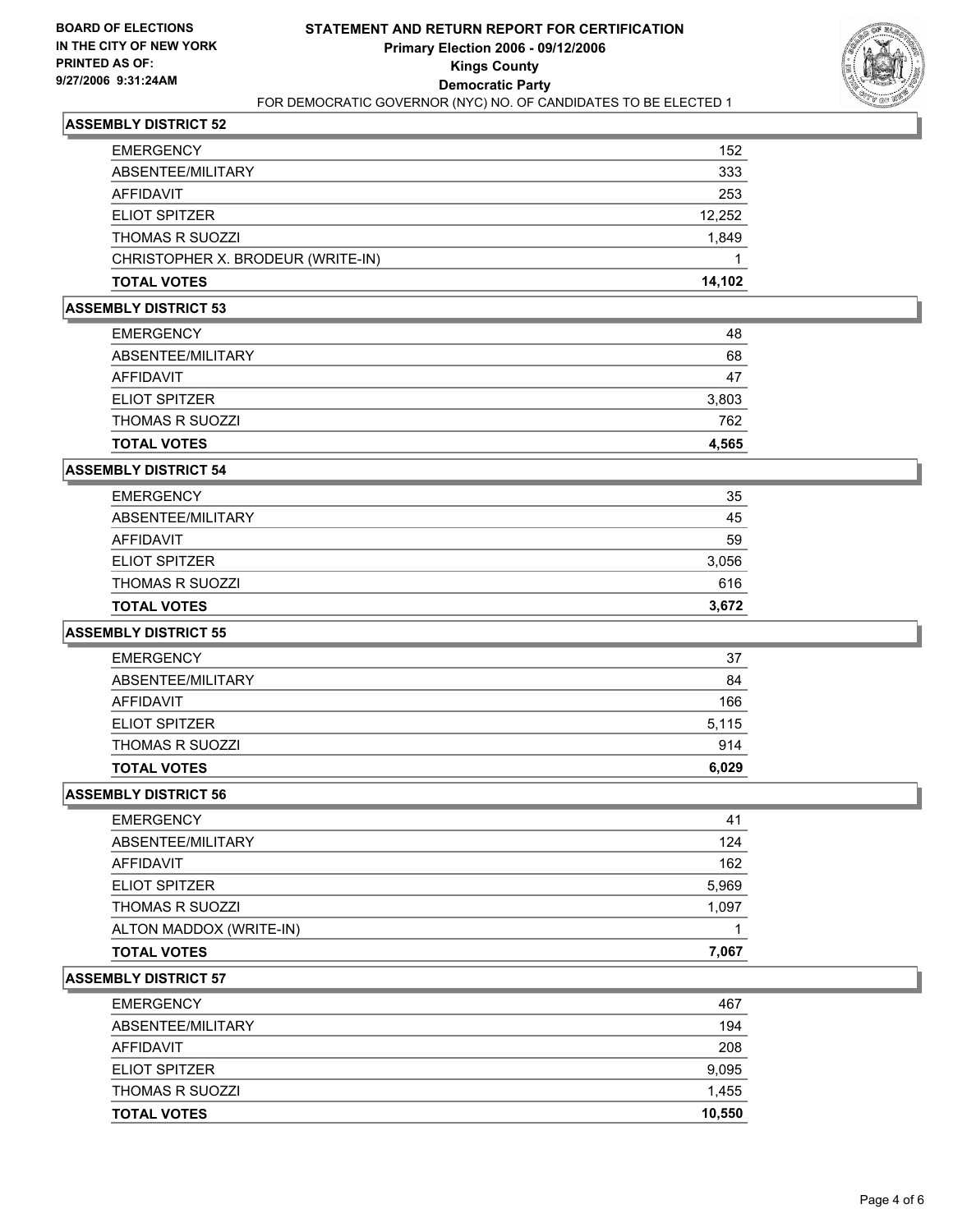

| <b>TOTAL VOTES</b>     | 7,776 |
|------------------------|-------|
| <b>THOMAS R SUOZZI</b> | 817   |
| <b>ELIOT SPITZER</b>   | 6,959 |
| <b>AFFIDAVIT</b>       | 111   |
| ABSENTEE/MILITARY      | 219   |
| <b>EMERGENCY</b>       | 108   |

#### **ASSEMBLY DISTRICT 59**

| <b>TOTAL VOTES</b>     | 6,008 |
|------------------------|-------|
| <b>THOMAS R SUOZZI</b> | 949   |
| ELIOT SPITZER          | 5,059 |
| AFFIDAVIT              | 83    |
| ABSENTEE/MILITARY      | 150   |
| <b>EMERGENCY</b>       | 62    |

| <b>TOTAL VOTES</b>     | 1,647 |
|------------------------|-------|
| <b>THOMAS R SUOZZI</b> | 524   |
| <b>ELIOT SPITZER</b>   | 1,123 |
| AFFIDAVIT              | 13    |
| ABSENTEE/MILITARY      | 44    |
| <b>EMERGENCY</b>       | 34    |